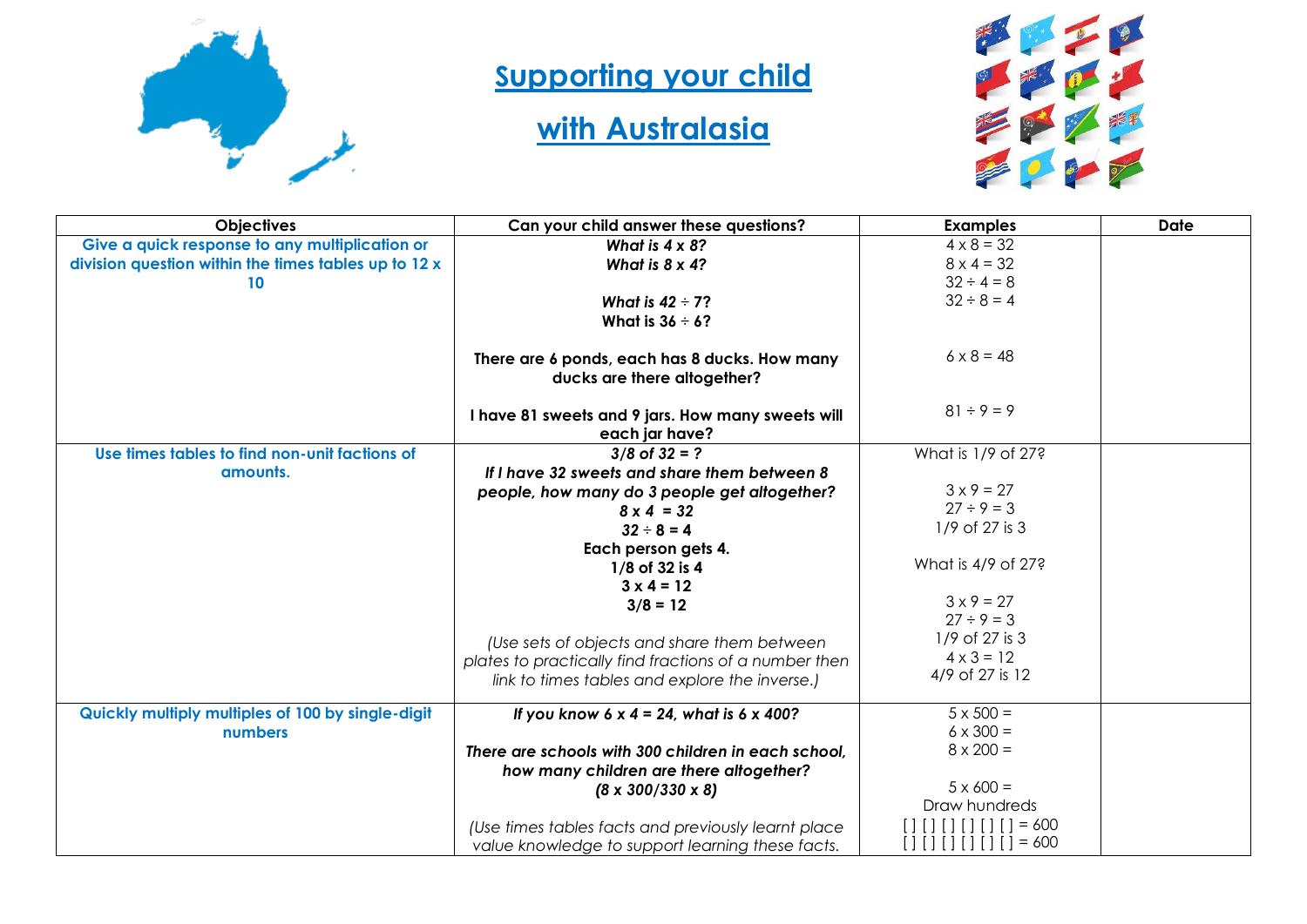|                                               | You could also hundred squares to create groups      | $[ ] [ ] [ ] [ ] [ ] = 600$  |  |
|-----------------------------------------------|------------------------------------------------------|------------------------------|--|
|                                               | of hundreds and count in 100s to support             | $[ ] [ ] [ ] [ ] [ ] = 600$  |  |
|                                               | understanding.)                                      | [ 1 1 1 1 1 1 11 11]         |  |
| Double and halve any 3-digit number           | Double 200 is?                                       | $200 + 200 =$                |  |
|                                               | Double 220 is?                                       | $200 \times 2 =$             |  |
|                                               | Double 224 is?                                       |                              |  |
|                                               |                                                      | $222 + 222 =$                |  |
|                                               |                                                      | $222 \times 2 =$             |  |
|                                               | <b>Half of 600 is?</b>                               | $(200 \times 2 = 400)$       |  |
|                                               | <b>Half of 880 is?</b>                               | $20 \times 2 = 40$           |  |
|                                               | <b>Half of 486 is?</b>                               | $2 \times 2 = 4$             |  |
|                                               |                                                      | $400 + 40 + 4 = 444$         |  |
|                                               | An aeroplane holds 732 passengers, half of them      |                              |  |
|                                               | exit through the rear door. How many people are      |                              |  |
|                                               | left on the aeroplane?                               | $732 \div 2 =$               |  |
|                                               |                                                      | $(700 \div 2 = 350)$         |  |
|                                               | One glove has 342 stitches in it. How many stitches  | $30 \div 2 = 15$             |  |
|                                               | do two gloves have?                                  | $2 \div 2 = 1$               |  |
|                                               |                                                      | $350 + 15 + 1 = 366$         |  |
|                                               | (Use place value to partition numbers where the      |                              |  |
|                                               | numbers cross the 10 or 100)                         |                              |  |
| Use place value to add and subtract 5-digit   | If you know 320 + 6 is 326 what is 14,320 + 6?       | $26,320 + 6 = 26,326$        |  |
| numbers.                                      | If 545 - 5 is 40 what is 22,545 - 5?                 | $26,326 - 26 = 26,300$       |  |
|                                               |                                                      | $26,326 - 306 = 26,020$      |  |
|                                               | If you know $53,450 + 27 = 53,477$ what else do you  | $26,326 - 6000 = 20,326$     |  |
|                                               | know?                                                |                              |  |
|                                               |                                                      | 25,231                       |  |
|                                               | (making number cards with thousands, hundreds,       | $25,000 + 231$               |  |
|                                               | tens and ones in different colours e.g. 10,000,      | $25,200 + 31$                |  |
|                                               | 20,000, 30,000, 1000, 2000, 3000, 100, 200, 300, 10, | $25,230 + 1$                 |  |
|                                               | 20, 30, 1, 2, 3. Use them to create numbers: 8231 to | $25,231 - 201$               |  |
|                                               | explore how the digits do not change if the whole    |                              |  |
|                                               | amount of a digit is taken away.)                    |                              |  |
| Round numbers to the nearest 10, 100, 1000 or | What is 43 rounded to the nearest 10?                | 43 rounded to the nearest 10 |  |
| 10,000                                        | What is 563 rounded to the nearest 10?               | is 40.                       |  |
|                                               |                                                      | 563 rounded to the nearest   |  |
|                                               | What is 540 rounded to the nearest 100?              | $10$ is 560.                 |  |
|                                               | What is 6781 rounded to the nearest 100?             | 540 rounded to the nearest   |  |
|                                               |                                                      | 100 is 500.                  |  |
|                                               | What is 4600 rounded to the nearest 1000?            | 6781 rounded to the nearest  |  |
|                                               | What is 7898 rounded to the nearest 1000?            | 100 is 6800.                 |  |
|                                               |                                                      | 4600 rounded to the nearest  |  |
|                                               | What is 32,000 rounded to the nearest 10,000?        | 1000 is 5000.                |  |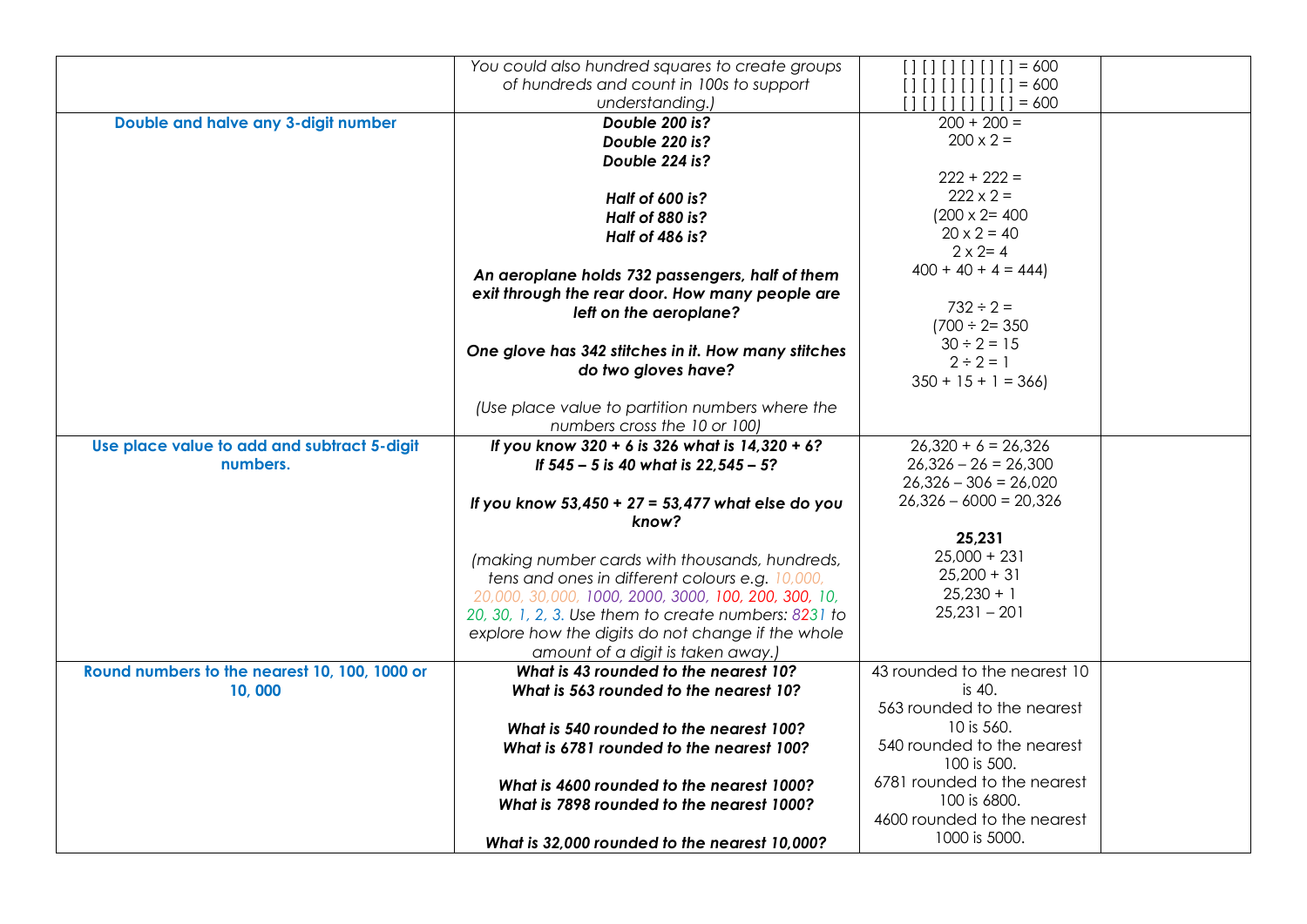|                                                         | What is 89,870 rounded to the nearest 10,000?      | 7898 rounded to the nearest |  |
|---------------------------------------------------------|----------------------------------------------------|-----------------------------|--|
|                                                         |                                                    | 1000 is 8000.               |  |
|                                                         |                                                    | 32,000 rounded to the       |  |
|                                                         |                                                    | nearest 10,000 is 30,000.   |  |
|                                                         |                                                    | 89, 870 rounded to the      |  |
|                                                         |                                                    |                             |  |
|                                                         |                                                    | nearest 10,000 is 90,000.   |  |
| Place numbers with two decimal places on                | 0.1, 0.11, 0.12, 0.13 what comes next?             | 2.41                        |  |
| number lines marked in 1s.                              |                                                    | 2<br>3                      |  |
|                                                         | What is missing? 0.1, 0.11, __, 0.13, 0.14         |                             |  |
|                                                         | Where would 2.78 go on the number line?            | 4.48                        |  |
|                                                         |                                                    | -5<br>6                     |  |
|                                                         | (Draw or make number lines with scales beginning   |                             |  |
|                                                         | 0.10. Pegging number cards to a washing line is a  |                             |  |
|                                                         | fun way to order and place numbers.)               |                             |  |
| Add/subtract 0.1 or 0.01 to/from numbers with two       | What is 5.6 + 0.1? What is 5.6 - 0.1?              | $5.6 + 0.1 = 5.7$           |  |
| decimal places.                                         | What is 8.93 + 0.01? What is 8.93 - 0.01?          | $5.6 - 0.1 = 5.5$           |  |
|                                                         |                                                    |                             |  |
|                                                         |                                                    | $8.93 + 0.01 = 8.94$        |  |
|                                                         |                                                    | $8.93 - 0.01 = 8.92$        |  |
|                                                         | What is 4.56 + 0.01?                               |                             |  |
|                                                         | What is 4.56 - 0.10?                               |                             |  |
|                                                         | (Use blank number lines to support understanding   |                             |  |
|                                                         | of the values and placing of decimal numbers. Use  |                             |  |
|                                                         | number facts such as 10 more/less, 1 more/less to  |                             |  |
|                                                         |                                                    |                             |  |
|                                                         | support addition and subtraction of decimal        |                             |  |
|                                                         | numbers.)                                          |                             |  |
| Multiply and divide by 10 and 100.                      | What is 4.5 x 10?                                  | $4.5 \times 10 = 45$        |  |
|                                                         | What is 451 x 10?                                  | $451 \times 10 = 4510$      |  |
|                                                         | What is 34.76 x 10?                                | $34.76 \times 10 = 347.6$   |  |
|                                                         | What is $678 \div 10?$                             | $678 \div 10 = 67.8$        |  |
|                                                         | What is $98.3 \div 10?$                            | $98.3 \div 10 = 9.83$       |  |
|                                                         |                                                    | $5.1 \div 10 = 0.51$        |  |
|                                                         | What is $5.1 \div 10?$                             |                             |  |
|                                                         | (You could make number cards and a decimal         |                             |  |
|                                                         | point card and practise moving the numbers         |                             |  |
|                                                         | across a fixed decimal place. This shows how       |                             |  |
|                                                         | numbers increase or decrease as they are           |                             |  |
|                                                         | multiplied/divided by 10.)                         |                             |  |
| Know fraction and decimal equivalents for 1/2, 1/4, 3/4 | $\frac{3}{4}$ is the same as how many twelfths?    | $\frac{1}{4}$ = 2/8         |  |
| and tenths.                                             | What pattern do you notice in equivalent quarters? | $\frac{1}{4}$ = 3/12        |  |
|                                                         |                                                    | $\frac{3}{4}$ = 9/12        |  |
|                                                         | Which times table can help us?                     |                             |  |